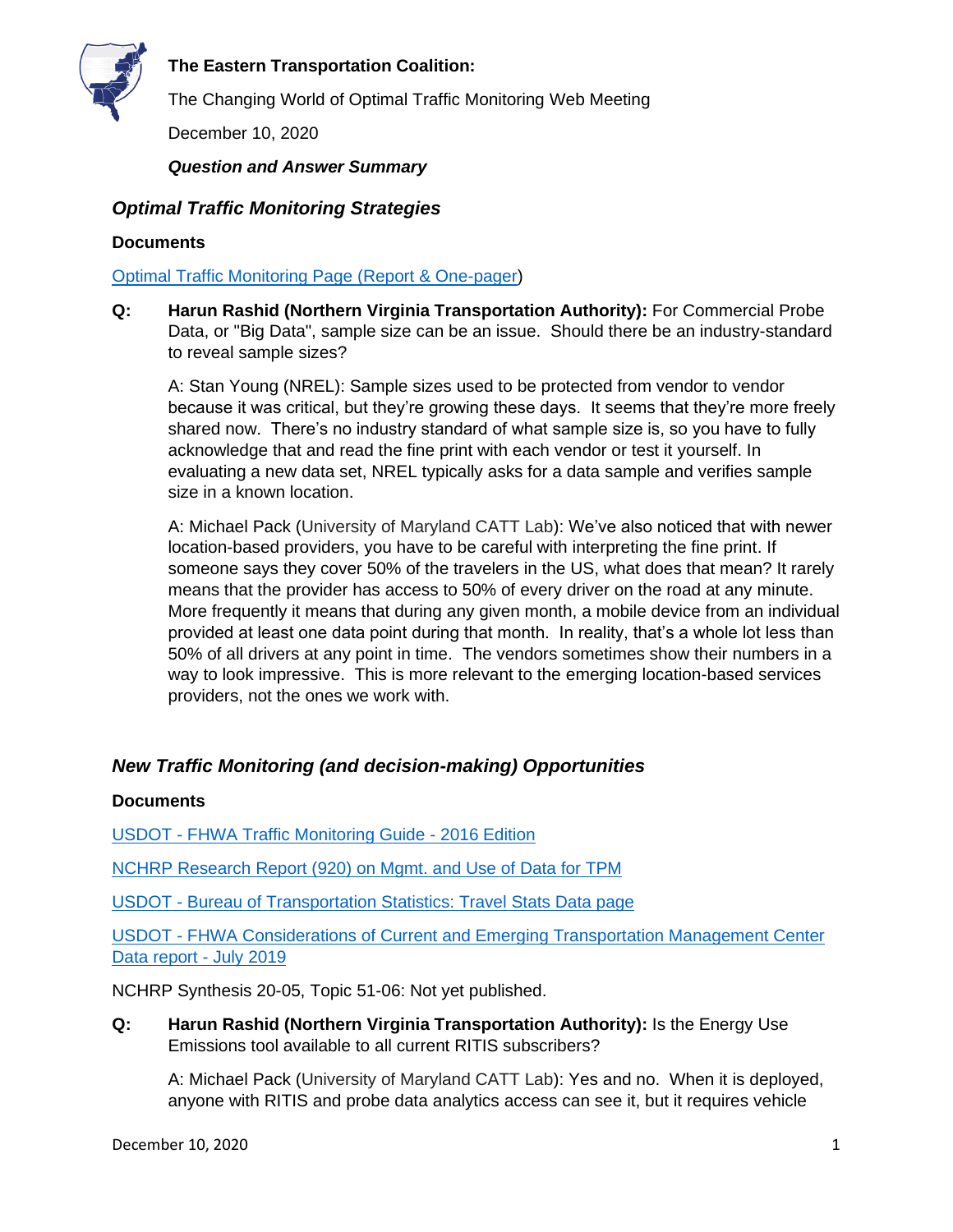

The Changing World of Optimal Traffic Monitoring Web Meeting

December 10, 2020

#### *Question and Answer Summary*

registration data. For this Department of Energy (DOE) pilot, we only received the data for MORPC (in Ohio and MWCOG (in Washington, DC). So, the tools currently only work in those two geographies.

C: Stan Young - The Coalition and NREL are looking for opportunities to move this forward from a demo/proof of concept to an operational tool. As the current project is finishing up, we welcome opportunities from interested Coalition members on broader use and implementation.

**Q: Harun Rashid (Northern Virginia Transportation Authority):** Is the OD analytics tool based on INRIX trajectory data?

A: Michael Pack (University of Maryland CATT Lab): Our RITIS Trips Analytics tools are designed to be data provided agnostic. However, the states/agencies that are using the tool today are all currently using INRIX Trips data. The demos shown today were all showing INRIX Trips data.

**Q: Eric Hill (MetroPlan Orlando):** What about non-vehicular trips i.e., pedestrians and bikes?

A: Michael Pack (University of Maryland CATT Lab): For the COVID-19 platform, we are looking at slow and short trips, which include both bike and ped. It is hard for us to separate the bike and pedestrian independently. So right now, they are combined into a single category that's separate from vehicular trips. We are working on algorithms to further break them down later, but this is a work in progress.

**Q: Nadereh Moini (New Jersey Sports & Exposition Authority):** Is there any documentation with a nice dashboard-like schematic for RITIS to demonstrate the capability of this tool for not only monitoring and operation but also planning? This can be presented to decision-makers in public agencies to justify the merit of the Coalition membership.

A: Michael Pack (University of Maryland CATT Lab): I have tons of presentations and examples that we could send to you. Send me an email at PackML@umd.edu, and we'll see if we can get you what you need.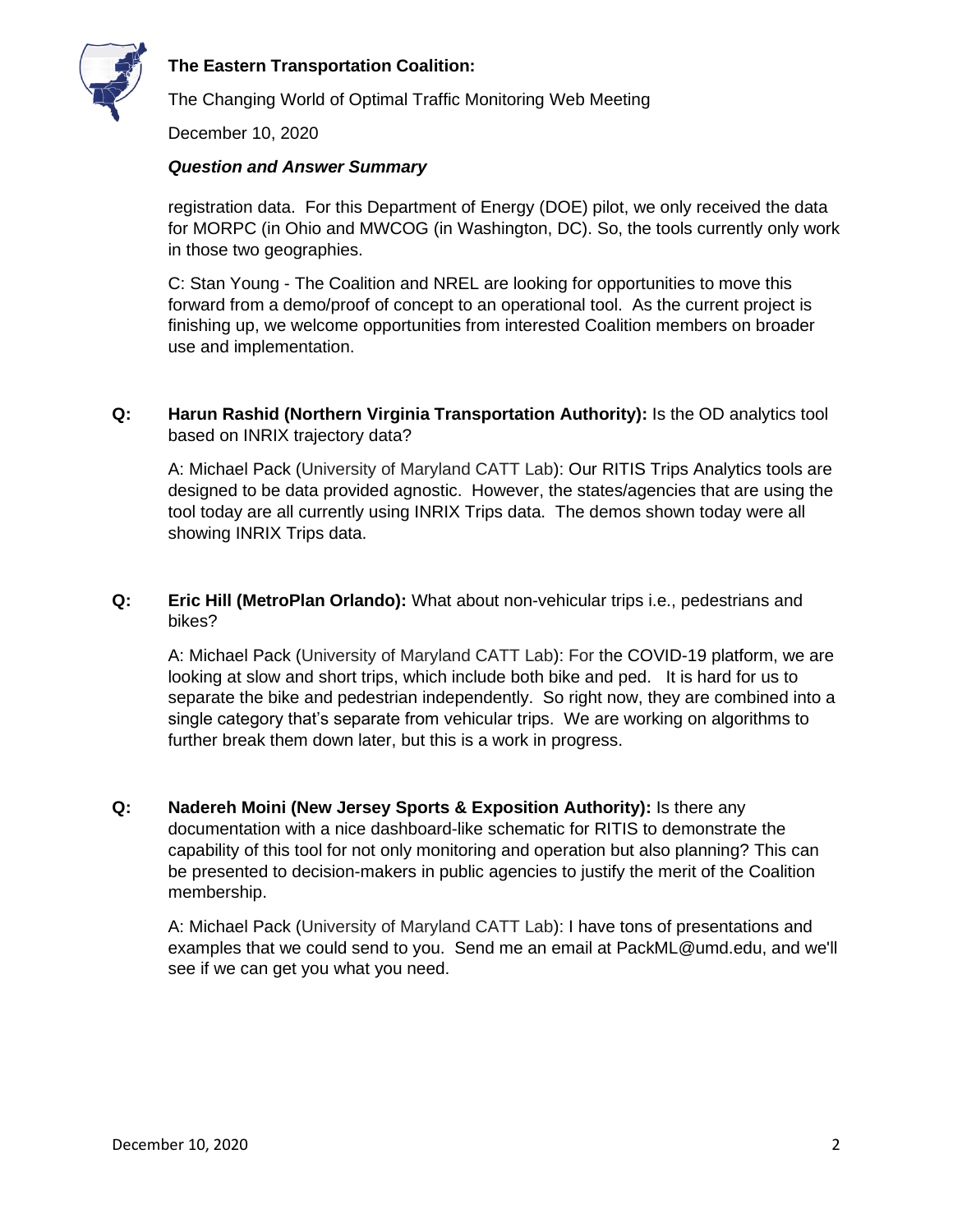

The Changing World of Optimal Traffic Monitoring Web Meeting

December 10, 2020

#### *Question and Answer Summary*

### *Monitoring COVID-19 Mobility Impacts*

**Q: Harun Rashid (Northern Virginia Transportation Authority):** Are the Trips Trends Portal available to everyone? And the lowest geographic unit is MPO boundaries?

A: Stan Young (NREL): The trip trends portal is available to Federal Government agencies (there are still seats available), ALSO, the Coalition has purchased seats for its members. Please contact Denise Markow for information on who in VDOT has access to the portal.

#### **Q: Mena Lockwood (Virginia DOT):** What is the adjusted INRIX in Stan's graph?

A: Stan Young (NREL): The portal has two ways to measure traffic volume. One is an absolute value, comparing the number of trips observed to pre-COVID numbers. The other is taking into account an exception for seasonal adjustments– understanding that traffic volume is typically much higher in the summer months than in January and February. The 'adj' accounts for seasonal trends.

**Q: Victor Chung (PANYNJ):** What does it mean when the dynamic population numbers go below zero?

A: Stan Young (NREL): When we look at a place that attracts trips like a business center or a school, the population goes up during the day and then returns to zero. The negative places, like residences, are where the trips generally start at the beginning of the day and people return to at the end of the day.

**Q: Ira Levinton (New Jersey DOT):** Are recreation trips more or less during COVID? The graph didn't seem to be logical.

A: Stan Young (NREL): What we observed in the Colorado example means recreational trips (such as to parks) were much greater during COVID. Anecdotally, when I go for a hike, I see a much greater volume of people than I would have in the past. That's reflected in the data as well. By tracking trips, we were able to isolate the census block groups that represent recreation (mainly park areas). It showed the incredible increase in activity that these areas have seen – but also note that there are also seasonal trends that are reflected as well – many more outdoor activities over the warmer months than the colder months.